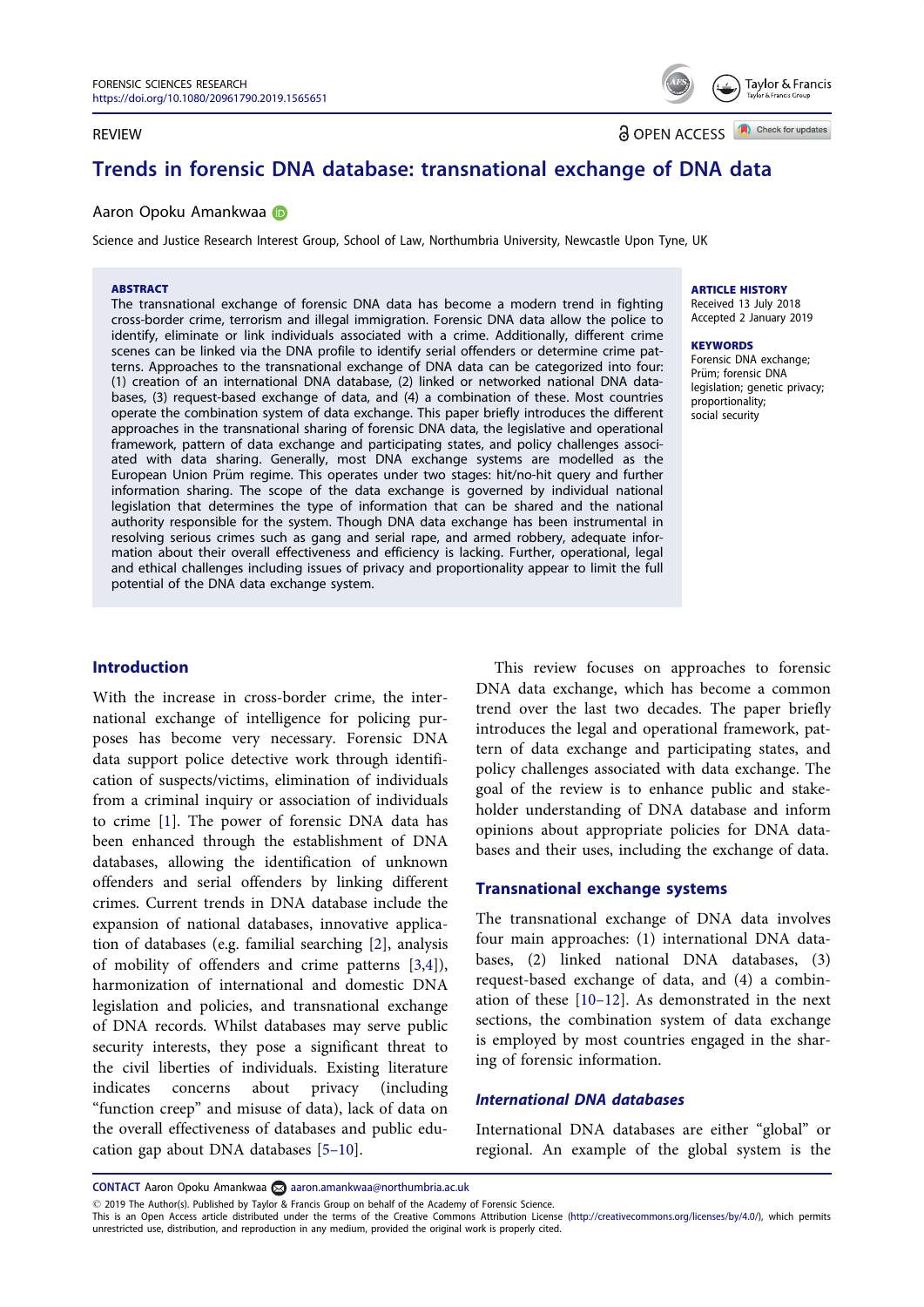<span id="page-1-0"></span>INTERPOL DNA Gateway platform that was established in 2002 [[12](#page-4-0)]. As of December 2017, more than 84 countries were participating in the Interpol DNA Database (IDD) with a holding of 173 000 DNA profiles [\[13](#page-4-0)]. According to a UK Home Office release in 2015, the estimated time taken to exchange DNA data through the Interpol process is approximately 143 days [\[14](#page-4-0),[15\]](#page-4-0). The specific reasons for this timescale are not reported. The UK is a participant of the IDD and exports a limited number of DNA profiles to the Interpol database [[16\]](#page-4-0). The IDD holds DNA profiles from convicted individuals, suspects, missing persons and unidentified human remains and crime scenes. The IDD excludes personal information of data subjects, and the profiles are governed by the national laws of the submitting law enforcement agency. For example, profiles originating from the UK will be subject to the rules set out in the Protection of Freedoms Act 2012 (PoFA) [\[17](#page-4-0)]. This policy indicates that, overall, domestic laws dictate access and uses of data and the protection of the rights of IDD data subjects. According to Interpol [[12,18](#page-4-0)], the database was instrumental in Project Pink Panther (2007–2016), where a group of individuals involved in transnational jewellery thefts were apprehended.

Regional international DNA databases for criminal investigations are limited. One well-established regional criminal intelligence and information database is the Europol Information System (EIS) which includes a DNA database containing profiles from European Union (EU) Member States [\[19](#page-4-0)]. The EIS was established in 2005 and stores information on serious international crime, convicted and suspected individuals and other information related to crime. Like the Interpol database, profiles stored on the EIS are subject to national laws of the submitting agency. Access to data stored on the EIS can be restricted by the submitting agency and may only allow access where a hit is obtained [\[19](#page-4-0)]. According to Europol [[20](#page-4-0)], the EIS holds more than 147 096 data of persons as of 2017. The Europol Programming Document indicates the agency is considering partnership with the EU Prüm framework to increase the scope and capabilities of its DNA and biometric exchange system with third countries [\[20](#page-4-0),[21\]](#page-4-0).

# Linked or networked national DNA databases

The EU Prüm arrangement is modelled as a network of separate national databases of member countries [[22,23](#page-4-0)]. Austria, Belgium, France, Germany, Luxembourg, the Netherlands and Spain signed the Prüm Treaty on 27 May 2005. The arrangement was adopted into EU legislation in

2008, requiring all member states to create a database that can be accessed by other member countries. Council Decision 2008/615/JHA [\[22](#page-4-0)] and Council Decision 2008/616/JHA [\[23\]](#page-4-0) provide the legal framework for the EU Prüm regime. The types of intelligence covered under Prüm include DNA, fingerprints and vehicle registration information. The DNA data exchange operates under two stages: hit/no-hit query and further information sharing (articles 3, 4 and 5 of Council Decision 2008/615/ JHA [\[22](#page-4-0)]). In the first stage, DNA data from one country is automatically searched on the database of another country to identify any matches. If a match is obtained, the case progresses to the second stage where identifying information of the data subject is shared with the requesting country. Currently, more than 6 million subject profiles and 1 million crime scene profiles are available for exchange, excluding data from the UK [[24\]](#page-4-0). Compared to the Interpol exchange process, it takes approximately 15 min to exchange data via Prüm [[14](#page-4-0)]. The Prüm regime requires all EU states to establish national contact points (NCPs) to facilitate and manage the exchange of intelligence data (article 6 of Council Decision 2008/615/JHA [\[22](#page-4-0)]). The operation of the data exchange scheme is governed by national legislation that determines the powers of NCPs.

Within Europe, the largest national DNA database is the UK National DNA Database (NDNAD), holding > 6 million subject profiles and >590 thousand crime scene profiles [[25](#page-4-0)]. The large size of the NDNAD is due to multiple factors. Firstly, it is the oldest national DNA database in the world. Between 2001 and 2013, the minimum threshold for indefinite inclusion on the NDNAD was an arrestee of a recordable offence [\[7\]](#page-4-0). This was in contrast to the legal system in most other EU countries, which restrict inclusion to mainly serious crime offenders and continuous retention to fixed periods [\[26](#page-4-0)]. Following the ruling in the Case of S. and Marper v. the United Kingdom [[27\]](#page-4-0) in 2008, the rules governing DNA data have been changed in UK. The PoFA rules currently require DNA data of unconvicted people to be deleted after investigations or proceedings, or after a short fixed period (2-3 years) depending on the seriousness of offence [[17\]](#page-4-0). Data from convicted individuals are subject to indefinite retention except some juveniles convicted of a first minor offence. The new law requires all DNA samples to be destroyed after a profile has been generated or within 6 months. Although these changes led to the destruction of a considerable number of DNA records, the NDNAD still holds more profiles than other EU states [[28\]](#page-4-0).

In December 2015, the UK opted to participate in the Prüm regime and inquiries into EU-UK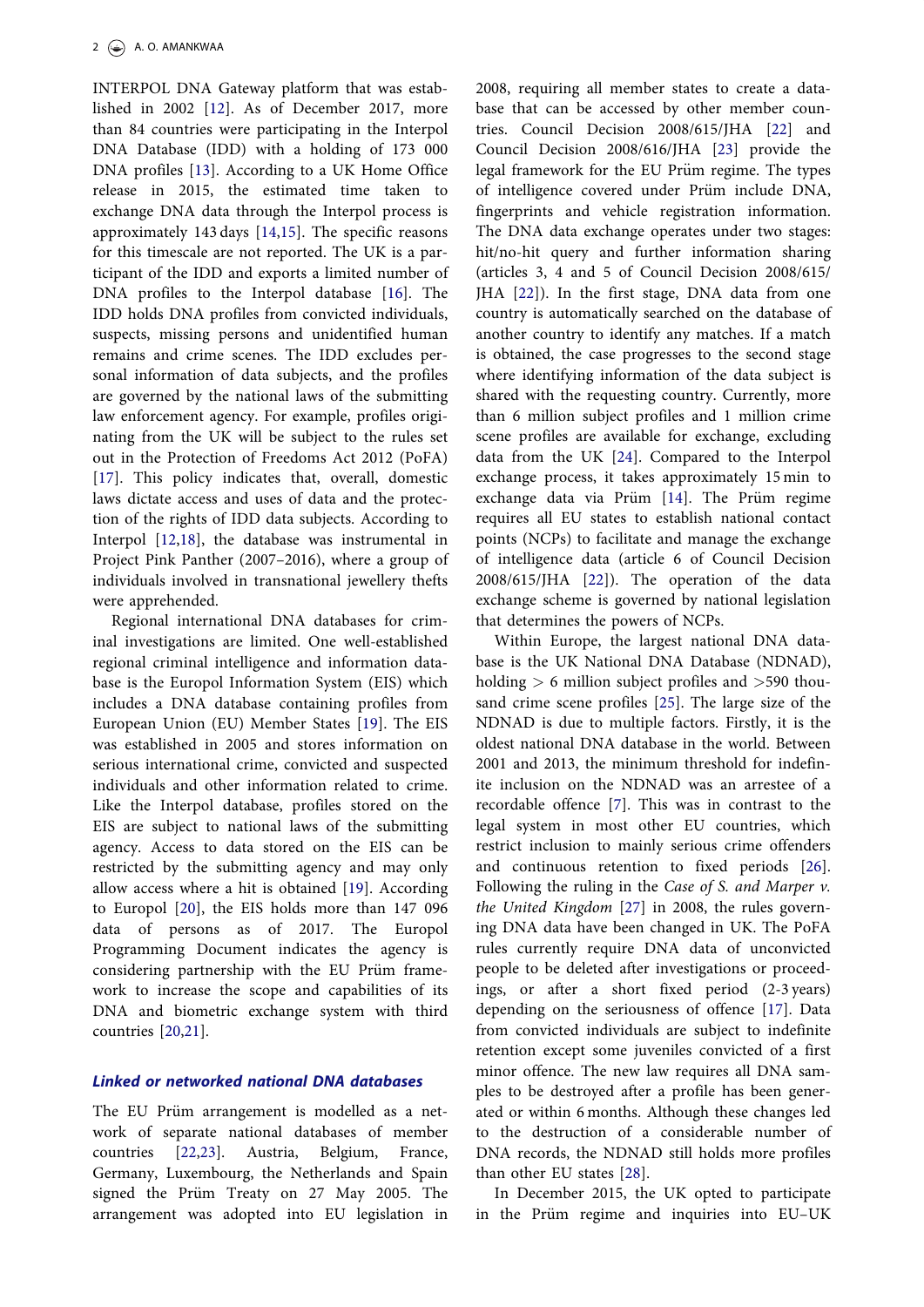<span id="page-2-0"></span>security cooperation indicates strong support to retain the scheme post-Brexit [\[29](#page-4-0)–32]. A major limiting factor for UK participation in Prüm has been variations in legislation. Available policy guidance have set out specific conditions for UK participation including the restriction of searching to data of convicted individuals, crime scene profiles and unidentified human remains, and the establishment of an independent Prüm Oversight Board [[29,33](#page-4-0)-35]. The UK Biometrics Commissioner reports that arrangements have been made to commence data exchange in 2018 [\[9](#page-4-0)]. This will significantly increase the number of profiles available for exchange through Prüm. As part of the DNA exchange arrangement, the Combined DNA Index System (CODIS) platform owned by the Metropolitan Police Service (MPS) will be used to facilitate data exchange.

According to the Council of the EU [[35\]](#page-4-0), as of September 2017, 24 member states were actively exchanging DNA data with other member states under the Prüm regime. This number had not increased at the end of June 2018 [[21\]](#page-4-0). The nonoperational states are Croatia, Ireland, Italy and the UK. Eight states were exchanging DNA data with 19–22 other states: the Netherlands (22), Germany (20), Austria (20), Slovakia (20), Slovenia (19), Romania (19), Hungary (19) and France (19). Five states were connected to less than 10 other states: Luxembourg (9), Bulgaria (8), Belgium (4), Denmark (1) and Greece (receiving support from the Netherlands). The remaining states are connected to 13–18 other states.

A study by Santos and Machado [\[36](#page-5-0)] analysed match data of operational states from 2011 to 2015. The study utilized "unfiltered" match statistics from the Prüm exchanges. A match is obtained where two independent profiles are the same or similar. The match can be a confirmed one or not. The confirmed match is where an initial hit is further tested to establish whether it is authentic or a false positive. The unfiltered matches are the initial hits from the database and include false positives. This limitation means that the findings from the study should be interpreted cautiously.

Santos and Machado [\[36](#page-5-0)] found that five early signatories of the initial Prüm Treaty consistently ranked high in the number of unfiltered matches from 2011 to 2015: Austria (1 463–2 989), France (737–5 666), Germany (4 532 –7 068), the Netherlands (646–1 707) and Spain (908–2 443). The study assessed the pattern of exchange by computing the ratio of matches between a state's national database and external crime stain (OP-ES) to match between outbound crime stain and external national database (OS-EP). A high ratio shows that a state's national database is potentially more beneficial to other states than the benefit it derives from external national databases. In 2015, Romania (7.47), Lithuania (4.71) and Hungary (4.46) recorded the highest OP-ES/OS-EP. Overall, the study showed a disproportionate impact of member states in the transnational exchange of DNA data under the Prüm regime. Factors contributing to this observation include differences in legislation, size and age of databases, variation in operational procedures, criminal mobility patterns and uneven connection between states. To assess the effectiveness of the Prüm regime, the study recommended a follow-up of confirmed DNA hits through the criminal justice process. Secondly, to improve transparency, accountability and trust in the system, the study highlighted the need to assess stage 2 of the Prüm regime. Previous studies have also made similar recommendations to ensure the sustainability of the transnational exchange of DNA data [\[37](#page-5-0),[38\]](#page-5-0).

### Request-based exchange of DNA data

The request-based scheme of exchanging DNA data is practiced by several countries around the world. Countries with bilateral agreements allow conditional automated searching of databases for public security reasons. Features of this scheme include the requirement that the exchange of DNA information must be "necessary", "relevant" and "proportionate" for a policing purpose and the prioritization of serious crimes [[39\]](#page-5-0). Generally, the sharing of DNA data follows the two-stage process of Prüm. In the UK, the National Crime Agency (NCA) manages the international exchange of DNA data under this model [[34](#page-4-0)]. The Interpol I-24/7 network is used as a channel for sharing data. One major disadvantage of this approach is the time taken to share information. The process has been described as time consuming compared to other approaches [[24](#page-4-0),[40](#page-5-0)]. The small number of profiles exchanged under this approach may reflect this challenge.

According to the UK Biometrics Commissioner's 2017 report [[9\]](#page-4-0), 23 subject profiles (including 16 profiles of missing persons) and 166 crime scene profiles (including 14 profiles of unidentified human remains) were sent from the UK from January to December 2017. Of the searches completed in foreign databases, the subject profiles yielded one positive or potential match, whilst the crime scene profiles yielded 13 matches. Within the same period, 107 subject profiles and 619 crime scene profiles were sent to the UK. The respective matches were nine for the subject profiles and 34 for the crime scene profiles. Contrary to UK policy on international DNA exchange [[39\]](#page-5-0), the 2016 report of the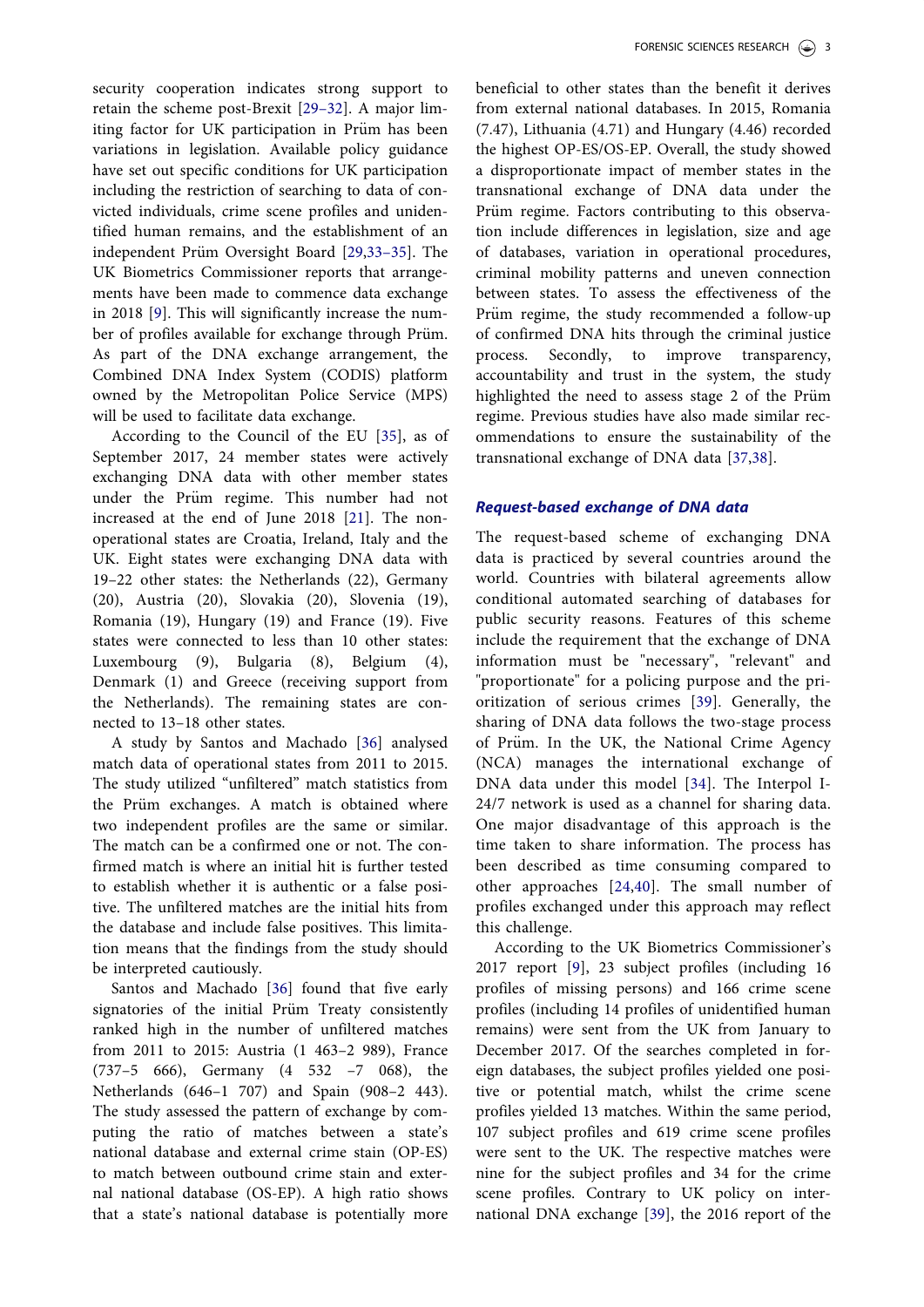<span id="page-3-0"></span>Biometrics Commissioner indicates instances where data of subjects have been exchanged with associated personal information at the first stage [[34\]](#page-4-0). A second issue identified was the searching of DNA data related to offences other than qualifying (serious) offences [[9,34](#page-4-0)]. Thirdly, there were instances where NDNAD searches were conducted without the approval of the Database Strategy Board [\[9](#page-4-0),[34\]](#page-4-0). The Biometrics Commissioner notes that measures have been implemented to address these issues and prevent future occurrence.

Like the UK, the request-based system is practiced through bilateral agreements by the US with Argentina, Australia, Austria, Bulgaria, Chile, Croatia, Cyprus, Czech Republic, Denmark, Estonia, Finland, France, Germany, Greece, Hungary, Iceland, Ireland, Italy, Latvia, Liechtenstein, Lithuania, Malta, New Zealand, Portugal, Romania, Slovenia, Slovakia, Sweden, the Netherlands and other states [\[41](#page-5-0)–67]. These bilateral agreements are modelled as the EU Prüm regime. However, there is a focus on serious crime and parties exercise autonomy in permitting automated searches of databases based on the principle of reciprocity. The extent of implementation of the United States bilateral agreements for DNA data exchange is not clear [[40\]](#page-5-0).

## Conclusion

Over the past 2 decades, the fight against cross-border crime, terrorism and illegal immigration has intensified interest in the transnational exchange of forensic DNA data. It appears the largest exchange system is the EU Prüm framework, involving a network of multiple national DNA databases. There is a possibility for non-EU national (such as Norway, Iceland, Switzerland and Liechtenstein [[21\]](#page-4-0)), international or regional law enforcement agencies to partner the Prüm framework. This potential global network of databases may introduce significant "administrative burdens" on national database managers. Further, due to the volume of exchanges, databases may encounter difficulties in managing searches and false-positive matches. These challenges imply a need to develop strong algorithms for comparison as well as an expansion of existing standard set loci to increase the discriminatory power of profiles.

The review identified a common policy in all the available systems: the governance of data by domestic legislation and implementation of the two-stage Prüm process. Several studies have noted that national differences in operational, legal and ethical policies including privacy safeguards and interpretation of proportionality appear to limit the full potential of the DNA data exchange systems [\[37](#page-5-0),[38,](#page-5-0)68–[71\]](#page-5-0). The current trend dictates a need for legal and operational harmonisation of domestic policies to protect both public security and individual civil liberties.

Whilst the utility of the DNA exchange system has been demonstrated in resolving serious crimes such as gang and serial rape, murder and armed robbery [\[12](#page-4-0),[13,18](#page-4-0),[24\]](#page-4-0), there is limited information on the overall effectiveness and efficiency of this crime-fighting tool [[36](#page-5-0)[,72](#page-6-0)]. This knowledge base is critical to help establish whether the creation and operation of DNA exchange systems is "a good return on investment".

#### Acknowledgments

The author would like to express his gratitude to Dr. Carole McCartney and Emmanuel Nsiah Amoako of Northumbria University School of Law for their comments on the initial draft of the paper.

#### Authors' contributions

Aaron Opoku Amankwaa conceived the research, carried out the literature research, analysed reports and drafted the manuscript.

#### Compliance with ethical standards

This work is part of the author's doctoral research which has been approved by the Institute's Ethics Committee.

#### Disclosure statement

No potential conflict of interest was reported by the author.

# Funding

This work was undertaken as part of the author's PhD in Law at Northumbria University, Newcastle, UK. The doctoral research is funded by a Northumbria University Research Studentship.

### **ORCID**

Aaron Opoku Amankwaa (b http://orcid.org/0000-0002-4501-7274

### **References**

[\[1\] A](#page-0-0)mankwaa A, McCartney C. DNA databases: it's still far from clear how effective they are in fighting crime [Internet]. The Conversation. 2017; [cited 2017 Nov 20]. Available from: [http://theconversa](http://theconversation.com/dna-databases-its-still-far-from-clear-how-effective-they-are-in-fighting-crime-85137)[tion.com/dna-databases-its-still-far-from-clear-how](http://theconversation.com/dna-databases-its-still-far-from-clear-how-effective-they-are-in-fighting-crime-85137)[effective-they-are-in-fighting-crime-85137](http://theconversation.com/dna-databases-its-still-far-from-clear-how-effective-they-are-in-fighting-crime-85137)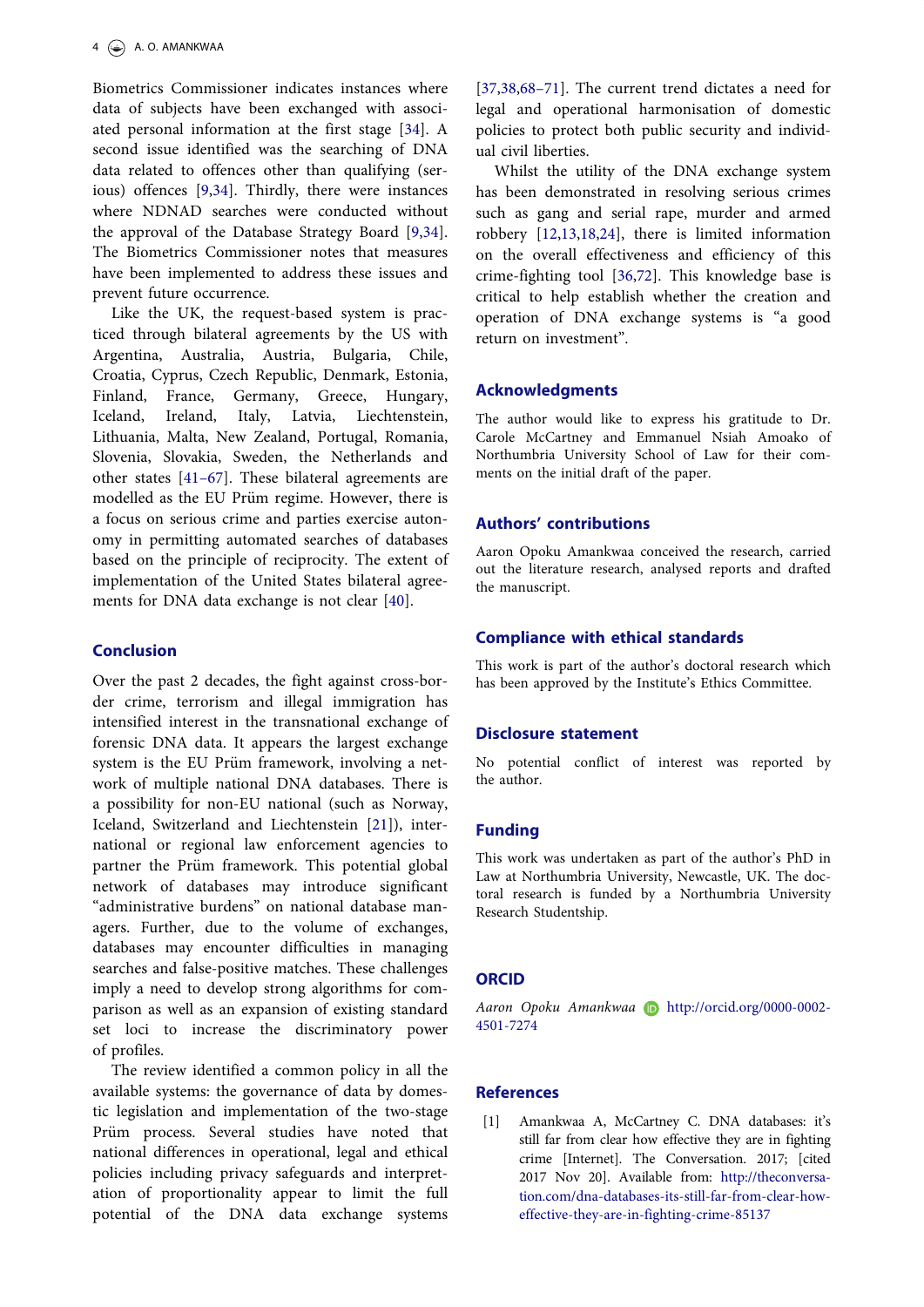- <span id="page-4-0"></span>[\[2\] M](#page-0-0)aguire CN, McCallum LA, Storey C, et al. Familial searching: a specialist forensic DNA profiling service utilising the National DNA Database® to identify unknown offenders via their relatives—the UK experience. Forensic Sci Int Genet. 2014;8:1–9.
- [\[3\] L](#page-0-0)ammers M, Bernasco W. Are mobile offenders less likely to be caught? The influence of the geographical dispersion of serial offenders' crime locations on their probability of arrest. Eur J Criminol. 2013;10:168–186.
- [\[4\] B](#page-0-0)ernasco W, Lammers M, van der Beek K. Crossborder crime patterns unveiled by exchange of DNA profiles in the European Union. Secur J. 2016;29:640–660.
- [\[5\] M](#page-0-0)cCartney C. Forensic DNA sampling and the England and Wales National DNA Database: a sceptical approach. Crit Criminol. 2004;12: 157–178.
- [6] Dahl JY, Saetnan AR. "It all happened so slowly" On controlling function creep in forensic DNA databases. Int J Law Crime Justice. 2009;37:83–103.
- [\[7\] A](#page-1-0)mankwaa AO, McCartney C. The UK National DNA Database: Implementation of the Protection of Freedoms Act 2012. Forensic Sci Int. 2018;284: 117–128.
- [8] Amankwaa AO. Forensic DNA retention: public perspective studies in the United Kingdom and around the world. Sci Justice. 2018;58:455–464.
- [\[9\] W](#page-2-0)iles P. Annual Report 2017: Commissioner for the Retention and Use of Biometric Material. London: Office of the Biometrics Commissioner; 2018.
- [\[10\] C](#page-0-0)TED, UNOCT. United Nations Compendium of recommended practices for the responsible use and sharing of biometrics in counter-terrorism. New York (NY): Counter-Terrorism Committee Executive Directorate; 2018.
- [11] Butler J. Advanced topics in forensic DNA typing: methodology. London: Elsevier; 2012.
- [\[12\] I](#page-1-0)NTERPOL. INTERPOL handbook on DNA data exchange and practice. 2nd ed. Lyon: INTERPOL; 2009.
- [\[13\] I](#page-1-0)NTERPOL. Forensics: DNA [Internet]. INTERPOL. 2018 [cited 2018 Mar 23]. Available from: [https://www.interpol.int/INTERPOL-expert](https://www.interpol.int/INTERPOL-expertise/Forensics/DNA)[ise/Forensics/DNA](https://www.interpol.int/INTERPOL-expertise/Forensics/DNA)
- [\[14\] H](#page-1-0)ome Office. Government sets out case for joining Prüm [Internet]. GOV.UK. 2015 [cited 2018 Jul 5]. Available from: [https://www.gov.uk/government/](https://www.gov.uk/government/news/government-sets-out-case-for-joining-prum) [news/government-sets-out-case-for-joining-prum](https://www.gov.uk/government/news/government-sets-out-case-for-joining-prum)
- [\[15\] H](#page-1-0)arriss L, Davis K. Biometrics Technologies. POSTNotes [Internet]. 2018; [cited 2018 Jul 3]; POST-PN-0578. Available from: [https://research](https://researchbriefings.parliament.uk/ResearchBriefing/Summary/POST-PN-0578)[briefings.parliament.uk/ResearchBriefing/Summary/](https://researchbriefings.parliament.uk/ResearchBriefing/Summary/POST-PN-0578) [POST-PN-0578](https://researchbriefings.parliament.uk/ResearchBriefing/Summary/POST-PN-0578)
- [\[16\] H](#page-1-0)ome Office. Prüm business and implementation case. London: Home Office; 2015.
- [\[17\] P](#page-1-0)rotection of Freedoms Act [Internet]. Sect. 16 2012. Available from: [http://www.legislation.gov.](http://www.legislation.gov.uk/ukpga/2012/9/contents/enacted) [uk/ukpga/2012/9/contents/enacted](http://www.legislation.gov.uk/ukpga/2012/9/contents/enacted)
- [\[18\] I](#page-1-0)NTERPOL. Project Pink Panthers [Internet]. INTERPOL. 2018 [cited 2018 Mar 28]. Available from: [https://www.interpol.int/Crime-areas/](https://www.interpol.int/Crime-areas/Organized-crime/Project-Pink-Panthers#) [Organized-crime/Project-Pink-Panthers#](https://www.interpol.int/Crime-areas/Organized-crime/Project-Pink-Panthers#)
- [\[19\] E](#page-1-0)uropol. Europol Information System (EIS) Leaflet [Internet]. Europol. 2013 [cited 2018 Jun 6].

Available from: [https://www.europol.europa.eu/](https://www.europol.europa.eu/publications-documents/europol-information-system-eis-leaflet) [publications-documents/europol-information-system](https://www.europol.europa.eu/publications-documents/europol-information-system-eis-leaflet)[eis-leaflet](https://www.europol.europa.eu/publications-documents/europol-information-system-eis-leaflet)

- [\[20\] E](#page-1-0)uropol. Europol Programming Document: 2018 2020. Hague: Europol; 2018.
- [\[21\] C](#page-1-0)ouncil of the European Union. Draft Council Conclusions on the implementation of the "PRUM DECISIONS" ten years after their adoption [Internet]. Brussels: Council of the European Union; 2018 [cited 2018 Jul 11]. Available from: [http://data.consilium.europa.eu/doc/document/ST-](http://data.consilium.europa.eu/doc/document/ST-10550-2018-INIT/en/pdf)[10550-2018-INIT/en/pdf](http://data.consilium.europa.eu/doc/document/ST-10550-2018-INIT/en/pdf)
- [\[22\] C](#page-1-0)ouncil of the European Union. Council Decision 2008/615/JHA of 23 June 2008 on the stepping up of cross-border cooperation, particularly in combating terrorism and cross-border crime. Off J Eur Union. 2008;1–11.
- [\[23\] C](#page-1-0)ouncil of the European Union. Council Decision 2008/616/JHA of 23 June 2008 on the implementation of Decision 2008/615/JHA on the stepping up of cross-border cooperation, particularly in combating terrorism and cross-border crime. Off J Eur Union. 2008;12–72.
- [\[24\] T](#page-1-0)oom V. Cross-border exchange and comparison of forensic DNA data in the context of the Prüm decision. Brussels: European Parliament; 2018.
- [\[25\] H](#page-1-0)ome Office. National DNA Database statistics: Q2 2018 to 2019 [Internet]. GOV.UK. 2018 [cited 2018 Dec 12]. Available from: [https://www.gov.uk/gov](https://www.gov.uk/government/statistics/national-dna-database-statistics)[ernment/statistics/national-dna-database-statistics](https://www.gov.uk/government/statistics/national-dna-database-statistics)
- [\[26\] S](#page-1-0)antos F, Machado H, Silva S. Forensic DNA databases in European countries: is size linked to performance? Life Sci Soc Policy. 2013;9:12.
- [\[27\] S](#page-1-0) and Marper v The United Kingdom [Internet]. 2008 [cited 2016 Mar 11]. Available from: [http://](http://www.bailii.org/eu/cases/ECHR/2008/1581.html) [www.bailii.org/eu/cases/ECHR/2008/1581.html](http://www.bailii.org/eu/cases/ECHR/2008/1581.html)
- [\[28\] M](#page-1-0)acGregor A. Annual report 2014: Commissioner for the Retention and Use of Biometric Material. London: Office of the Biometrics Commissioner; 2014.
- [\[29\] H](#page-2-0)ouse of Lords. Prüm: UK Opt-in [Internet]. Hansard Online. 2015 [cited 2018 Mar 26]. Available from: [https://hansard.parliament.uk/](https://hansard.parliament.uk/Lords/2015-12-09/debates/15120956000220/Pr%C3%BCmUKOpt-In) [Lords/2015-12-09/debates/15120956000220/Pr%C3%](https://hansard.parliament.uk/Lords/2015-12-09/debates/15120956000220/Pr%C3%BCmUKOpt-In) [BCmUKOpt-In](https://hansard.parliament.uk/Lords/2015-12-09/debates/15120956000220/Pr%C3%BCmUKOpt-In)
- [30] Lewis B. Implementation of Prüm [Internet]. GOV.UK. 2016 [cited 2018 Mar 26]. Available from: [http://www.parliament.uk/documents/lords](http://www.parliament.uk/documents/lords-committees/eu-home-affairs-subcommittee/Implementation-of-Prum-19-Oct.pdf)[committees/eu-home-affairs-subcommittee/](http://www.parliament.uk/documents/lords-committees/eu-home-affairs-subcommittee/Implementation-of-Prum-19-Oct.pdf) [Implementation-of-Prum-19-Oct.pdf](http://www.parliament.uk/documents/lords-committees/eu-home-affairs-subcommittee/Implementation-of-Prum-19-Oct.pdf)
- [31] European Union Committee. Brexit: future UK–EU security and police cooperation. London: House of Lords; 2016.
- [32] Haves E. Proposed UK-EU Security Treaty. House of Lords Library Briefings [Internet]. 2018 [cited 2018 Dec 29]; Available from: [https://researchbrief](https://researchbriefings.parliament.uk/ResearchBriefing/Summary/LLN-2018-0058)[ings.parliament.uk/ResearchBriefing/Summary/LLN-](https://researchbriefings.parliament.uk/ResearchBriefing/Summary/LLN-2018-0058)[2018-0058](https://researchbriefings.parliament.uk/ResearchBriefing/Summary/LLN-2018-0058)
- [\[33\] E](#page-2-0)uropean Union Committee. The United Kingdom's participation in Prüm. London: House of Lords; 2015.
- [\[34\] W](#page-2-0)iles P. Annual Report 2016: Commissioner for the Retention and Use of Biometric Material. UK: Office of the Biometrics Commissioner; 2017.
- [\[35\] C](#page-2-0)ouncil of the European Union. Implementation of the provisions on information exchange of the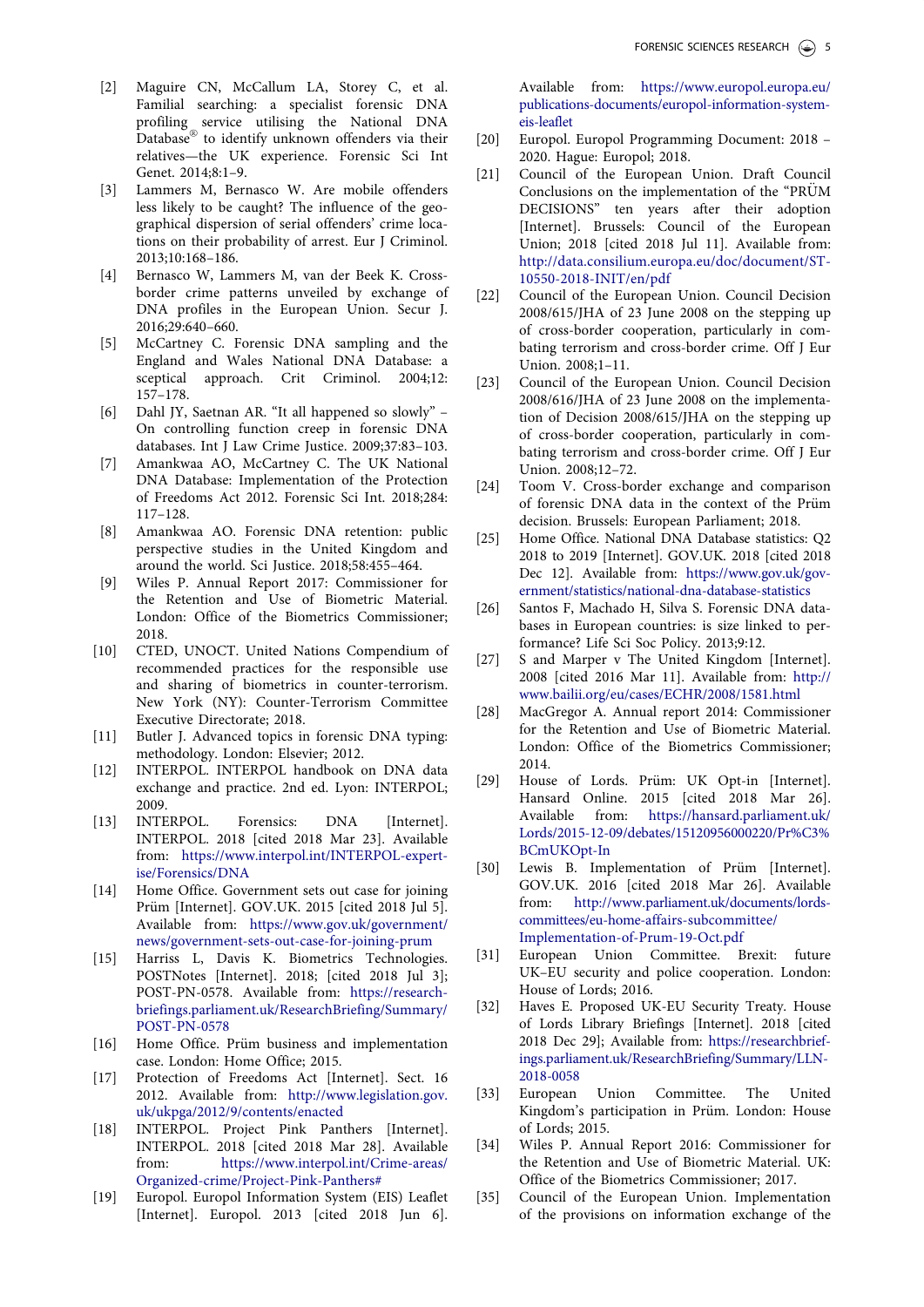"Prüm Decisions." Brussels: Council of the European Union; 2017.

- <span id="page-5-0"></span>[\[36\] S](#page-2-0)antos F, Machado H. Patterns of exchange of forensic DNA data in the European Union through the Prüm system. Sci Justice. 2017; 57: 307–313.
- [\[37\] M](#page-2-0)cCartney C, Wilson TJ, Williams R. Transnational exchange of forensic DNA: viability, legitimacy, and acceptability. Eur J Crim Policy Res. 2011; 17:305–322.
- [\[38\] M](#page-2-0)cCartney C. Forensic data exchange: ensuring integrity. Aust J Forensic Sci. 2015; 47:36–48.
- [\[39\] H](#page-2-0)ome Office. International DNA exchange policy for the United Kingdom. London: Home Office; 2015.
- [\[40\] E](#page-2-0)NFSI DNA Working Group. DNA database management review and recommendations. Wiesbaden: ENFSI; 2017.
- [\[41\] A](#page-3-0)greement Between the United States of America and Argentina [Internet]. Mar 23, 2016. Available from: [https://www.state.gov/documents/organiza](https://www.state.gov/documents/organization/279149.pdf)[tion/279149.pdf](https://www.state.gov/documents/organization/279149.pdf)
- [42] Agreement Between the United States of America and Austria [Internet]. Nov 15, 2010. Available from: [https://www.state.gov/documents/organiza](https://www.state.gov/documents/organization/262240.pdf)[tion/262240.pdf](https://www.state.gov/documents/organization/262240.pdf)
- [43] Agreement Between the United States of America and Bulgaria [Internet]. Oct 10, 2012. Available from: [https://www.state.gov/documents/organiza](https://www.state.gov/documents/organization/259255.pdf)[tion/259255.pdf](https://www.state.gov/documents/organization/259255.pdf)
- [44] Agreement Between the United States of America and Chile [Internet]. May 30, 2013. Available from: [https://www.state.gov/documents/organiza](https://www.state.gov/documents/organization/276471.pdf)[tion/276471.pdf](https://www.state.gov/documents/organization/276471.pdf)
- [45] Agreement Between the United States of America and Croatia [Internet]. Feb 16, 2011. Available from: [https://www.state.gov/documents/organiza](https://www.state.gov/documents/organization/258453.pdf)[tion/258453.pdf](https://www.state.gov/documents/organization/258453.pdf)
- [46] Agreement Between the United States of America and Cyprus [Internet]. Dec 1, 2015. Available from: [https://www.state.gov/documents/organiza](https://www.state.gov/documents/organization/276007.pdf)[tion/276007.pdf](https://www.state.gov/documents/organization/276007.pdf)
- [47] Agreement Between the United States of America and Czech Republic [Internet]. Nov 12, 2008. Available from: [https://www.state.gov/documents/](https://www.state.gov/documents/organization/258001.pdf) [organization/258001.pdf](https://www.state.gov/documents/organization/258001.pdf)
- [48] Agreement Between the United States of America and Denmark [Internet]. Oct 14, 2010. Available from: [https://www.state.gov/documents/organiza](https://www.state.gov/documents/organization/183505.pdf)[tion/183505.pdf](https://www.state.gov/documents/organization/183505.pdf)
- [49] Agreement Between the United States of America and Estonia [Internet]. Sep 29, 2008. Available from: [https://www.state.gov/documents/organiza](https://www.state.gov/documents/organization/180796.pdf)[tion/180796.pdf](https://www.state.gov/documents/organization/180796.pdf)
- [50] Agreement Between the United States of America and Finland [Internet]. Mar 17, 2010. Available from: [https://www.state.gov/documents/organiza](https://www.state.gov/documents/organization/258266.pdf)[tion/258266.pdf](https://www.state.gov/documents/organization/258266.pdf)
- [51] Agreement Between the United States of America and France [Internet]. May 11, 2012. Available from: [https://www.state.gov/documents/organiza](https://www.state.gov/documents/organization/259780.pdf)[tion/259780.pdf](https://www.state.gov/documents/organization/259780.pdf)
- [52] Agreement Between the United States of America and Germany [Internet]. Oct 1, 2008. Available from: [https://www.state.gov/documents/organiza](https://www.state.gov/documents/organization/258004.pdf)[tion/258004.pdf](https://www.state.gov/documents/organization/258004.pdf)
- [53] Agreement Between the United States of America and Greece [Internet]. Jun 28, 2009. Available from: [https://www.state.gov/documents/organiza](https://www.state.gov/documents/organization/258003.pdf)[tion/258003.pdf](https://www.state.gov/documents/organization/258003.pdf)
- [54] Agreement Between the United States of America and Hungary [Internet]. Oct 1, 2008. Available from: [https://www.state.gov/documents/organiza](https://www.state.gov/documents/organization/180798.pdf)[tion/180798.pdf](https://www.state.gov/documents/organization/180798.pdf)
- [55] Agreement Between the United States of America and Iceland [Internet]. May 14, 2012. Available from: [https://www.state.gov/documents/organiza](https://www.state.gov/documents/organization/259411.pdf)[tion/259411.pdf](https://www.state.gov/documents/organization/259411.pdf)
- [56] Agreement Between the United States of America and Ireland [Internet]. Jul 21, 2011. Available from: [https://www.state.gov/documents/organiza](https://www.state.gov/documents/organization/258454.pdf)[tion/258454.pdf](https://www.state.gov/documents/organization/258454.pdf)
- [57] Agreement Between the United States of America and Italy [Internet]. May 28, 2009. Available from: [https://](https://www.state.gov/documents/organization/257783.pdf) [www.state.gov/documents/organization/257783.pdf](https://www.state.gov/documents/organization/257783.pdf)
- [58] Agreement Between the United States of America and Latvia [Internet]. Sep 29, 2008. Available from: [https://www.state.gov/documents/organiza](https://www.state.gov/documents/organization/168857.pdf)[tion/168857.pdf](https://www.state.gov/documents/organization/168857.pdf)
- [59] Agreement Between the United States of America and Liechtenstein [Internet]. Jun 27, 2012. Available from: [https://www.state.gov/documents/](https://www.state.gov/documents/organization/279814.pdf) [organization/279814.pdf](https://www.state.gov/documents/organization/279814.pdf)
- [60] Agreement Between the United States of America and Lithuania [Internet]. Oct 29, 2008. Available from: [https://www.state.gov/documents/organiza](https://www.state.gov/documents/organization/182447.pdf)[tion/182447.pdf](https://www.state.gov/documents/organization/182447.pdf)
- [61] Agreement Between the United States of America and Malta [Internet]. Oct 3, 2008. Available from: [https://www.state.gov/documents/organiza](https://www.state.gov/documents/organization/182847.pdf)[tion/182847.pdf](https://www.state.gov/documents/organization/182847.pdf)
- [62] Agreement Between the United States of America and New Zealand [Internet]. Mar 20, 2013. Available from: [https://www.state.gov/documents/](https://www.state.gov/documents/organization/277051.pdf) [organization/277051.pdf](https://www.state.gov/documents/organization/277051.pdf)
- [63] Agreement Between the United States of America and Portugal [Internet]. Jun 30, 2009. Available from: [https://www.state.gov/documents/organiza](https://www.state.gov/documents/organization/257781.pdf)[tion/257781.pdf](https://www.state.gov/documents/organization/257781.pdf)
- [64] Agreement Between the United States of America and Romania [Internet]. Oct 5, 2015. Available from: [https://www.state.gov/documents/organiza](https://www.state.gov/documents/organization/276413.pdf)[tion/276413.pdf](https://www.state.gov/documents/organization/276413.pdf)
- [65] Agreement Between the United States of America and Slovenia [Internet]. Sep 13, 2012. Available from: [https://www.state.gov/documents/organiza](https://www.state.gov/documents/organization/260333.pdf)[tion/260333.pdf](https://www.state.gov/documents/organization/260333.pdf)
- [66] Agreement Between the United States of America and Sweden [Internet]. Dec 16, 2011. Available from: [https://www.state.gov/documents/organiza](https://www.state.gov/documents/organization/265947.pdf)[tion/265947.pdf](https://www.state.gov/documents/organization/265947.pdf)
- [67] Agreement Between the United States of America and the Slovak Republic [Internet]. Oct 8, 2008. Available from: [https://www.state.gov/documents/](https://www.state.gov/documents/organization/182443.pdf) [organization/182443.pdf](https://www.state.gov/documents/organization/182443.pdf)
- [\[68\] J](#page-3-0)ohnson D, Ludwig A, Younger B. The Prüm Implementation, Evaluation and Strengthening (P.I.E.S.) of Forensic DNA Data Exchange: Northumbria University Final Report. Newcastle Upon Tyne: Northumbria University; 2015.
- [69] Santos F. Overview of the implementation of the Prüm Decisions. EXCHANGE. 2016; 1-25.